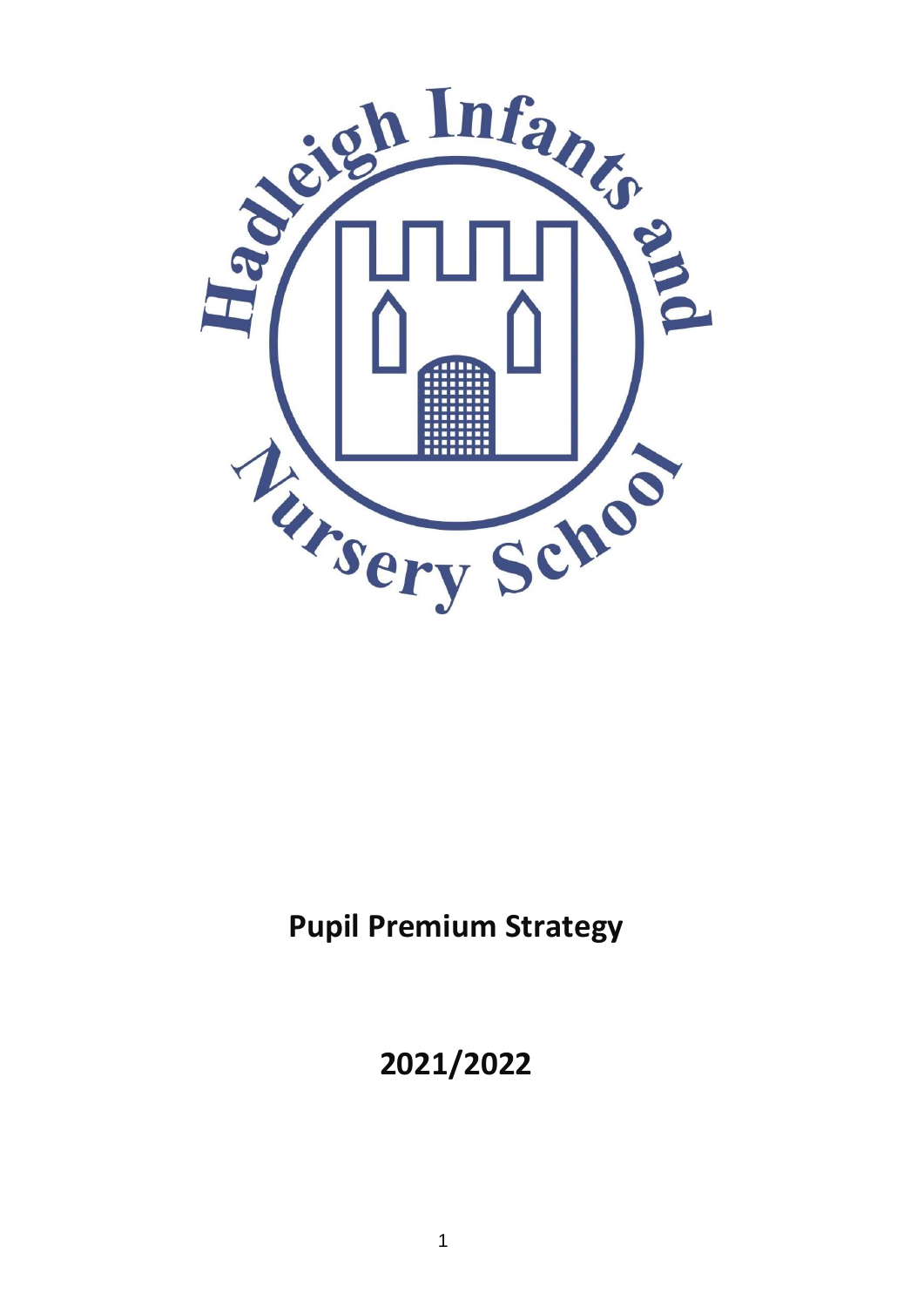#### **Pupil premium strategy statement**

This statement details our school's use of pupil premium (and recovery premium for the 2021 to 2022 academic year) funding to help improve the attainment of our disadvantaged pupils.

It outlines our pupil premium strategy, how we intend to spend the funding in this academic year and the effect that last year's spending of pupil premium had within our school.

#### **School pupil premium main contacts 2021-2022**

Head Teacher: [head@hadleigh-inf.essex.sch.uk](mailto:head@hadleigh-inf.essex.sch.uk)

Pupil Premium Leader: [louiseb@hadleigh-inf.essex.sch.uk](mailto:louiseb@hadleigh-inf.essex.sch.uk)

FGB Pupil Premium Leader: [LWFGB@hadleigh-inf.essex.sch.uk](mailto:LWFGB@hadleigh-inf.essex.sch.uk)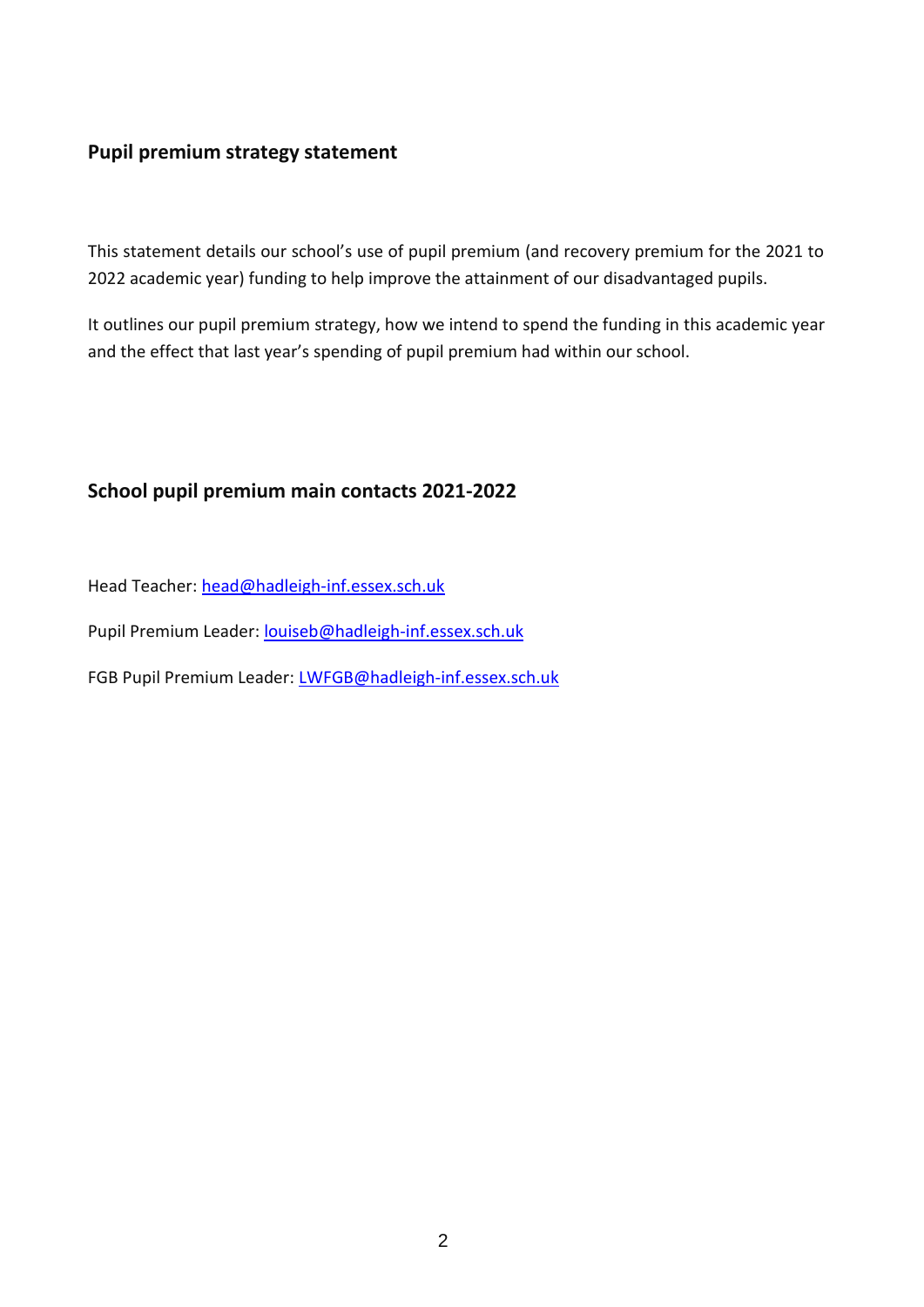## **School overview 2021-2022**

| <b>Detail</b>                                             | <b>Data</b>                                                        |
|-----------------------------------------------------------|--------------------------------------------------------------------|
| <b>School name</b>                                        | Hadleigh Infants and Nursery School                                |
| Number of pupils in school                                | 261 - Reception - Year 2                                           |
| Proportion (%) of pupil premium eligible pupils           | 15.7%                                                              |
| Years that our current pupil premium strategy plan covers | 2021-2022 / 2022-2023 / 2023-2024                                  |
| Academic year                                             | 2021-2022                                                          |
| Date this statement was published                         | October 2021                                                       |
| Date on which it will be reviewed                         | October 2021 / January 2022 / March 2022 / May<br>2022 / July 2022 |
| <b>Statement authorised by</b>                            | Mr. S. Proctor                                                     |
| <b>Pupil premium lead</b>                                 | Mrs. L. Bicknell                                                   |
| Governor / Trustee lead                                   | Mrs. L. Wyatt                                                      |

## **Funding overview 2021-2022**

| <b>Detail</b>                                                                             | Amount  |
|-------------------------------------------------------------------------------------------|---------|
| Pupil premium funding allocation this academic year                                       | £52,455 |
| Recovery premium funding allocation this academic year                                    | £5,949  |
| Tutoring grant funding allocation this academic year                                      | £3,645  |
| COVID Catch up funding forward from previous years                                        | £5,678  |
| Pupil premium funding carried forward from previous years (enter £0 if not<br>applicable) | £0      |
| Total budget for this academic year                                                       | £67,727 |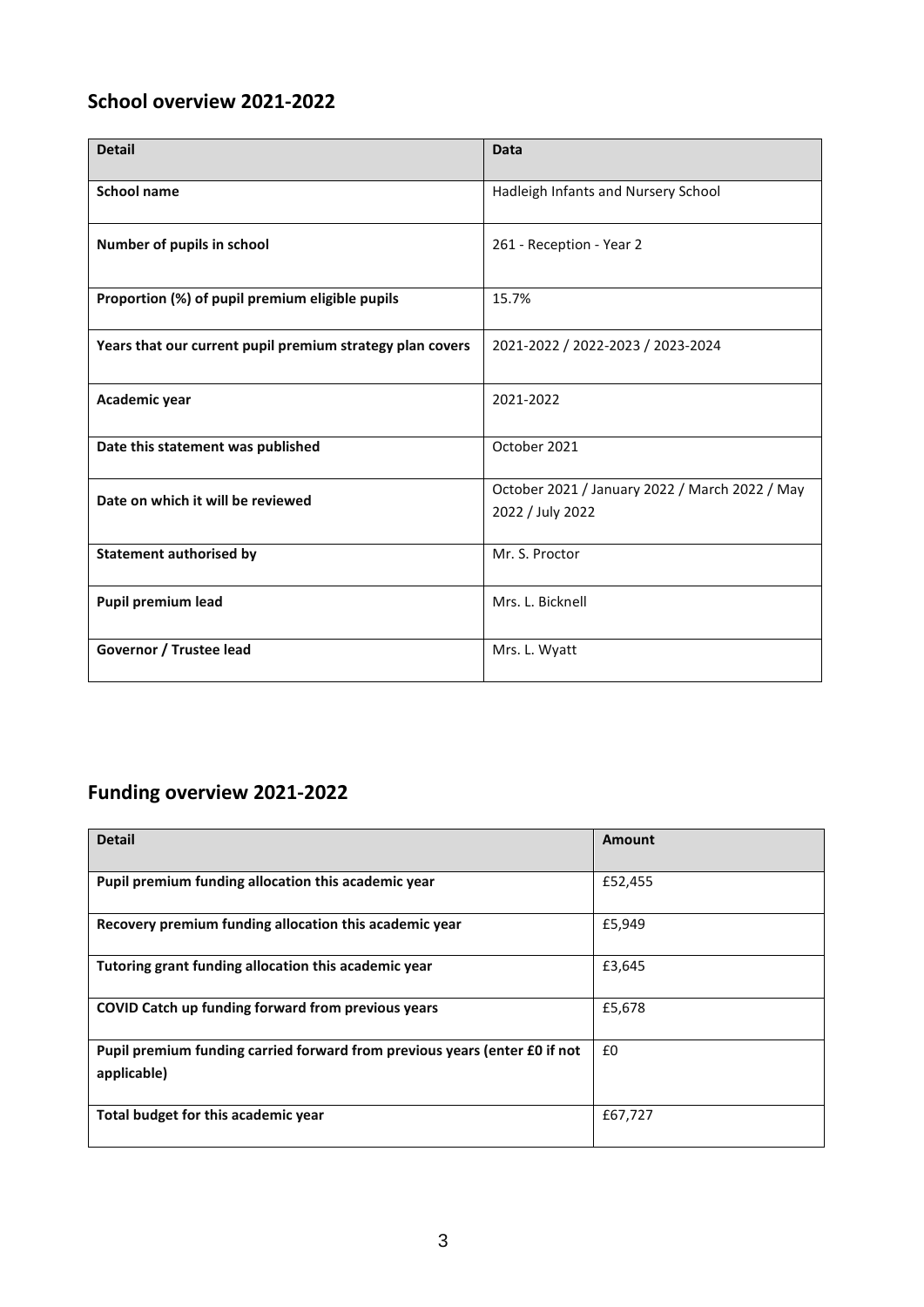#### **Part A: Pupil premium strategy plan**

#### **Statement of intent**

Pupil Premium funding is aimed at addressing the inequalities which exist between pupils from disadvantaged backgrounds and their peers. At HINS our intent is to use this funding to equip our disadvantaged pupils for their academic journey, and to prepare them with the social and emotional skills to be successful and productive members of society.

From initial data and in-school research it is beginning to become clear that the COVID-19 pandemic has disproportionally impacted our disadvantaged pupils compared to many of their peers. The staff are determined to provide high-quality education coupled with a wide range of opportunities and experiences to support the disadvantaged pupils quickly close gaps that have further widened in the past 2 academic years.

We are committed to forming solid relationships with our disadvantaged pupils, discovering their individual interests and encouraging them to set aspirational goals for themselves. We identify specific barriers which are obstacles to learning, and provide the pupils with strategies to overcome them. All staff are committed to fostering feelings of value and self-worth in our disadvantaged pupils, helping them to find their place in the world and ensuring they know their voice is being listened to.

At HINS we are aware that to ensure the pupils have the best chances of succeeding we must build strong relationships with families, accepting the complexities and challenges that they may face. As a school we are proactive in our support for families, providing practical support and advice where we can. We offer our support in a non-judgemental way, signposting family members to professional organisations for further support as necessary.

Following guidance of best practice from the EEF for Disadvantaged children (which align with the Essex LA approach to tackling disadvantage), we take a tiered approach to our plan:

**Tier 1** is aimed at developing consistently high-quality teaching across the school so that all pupils have access to good teaching and learning across the whole curriculum. We aim to meet the needs and interests of all our pupils through a purposeful, progressive and engaging curriculum which provides opportunities for LOTC, rich learning experiences and challenge. Teachers take responsibility for their disadvantaged pupils by knowing them well and responding to their needs accordingly.

**Tier 2** is aimed at targeted academic support to fill gaps and aid catch-up including booster groups and a school-led tutoring programme.

**Tier 3** is aimed at wider strategies which are non-academic but equally important, e.g. attendance, behaviour, social and emotional needs.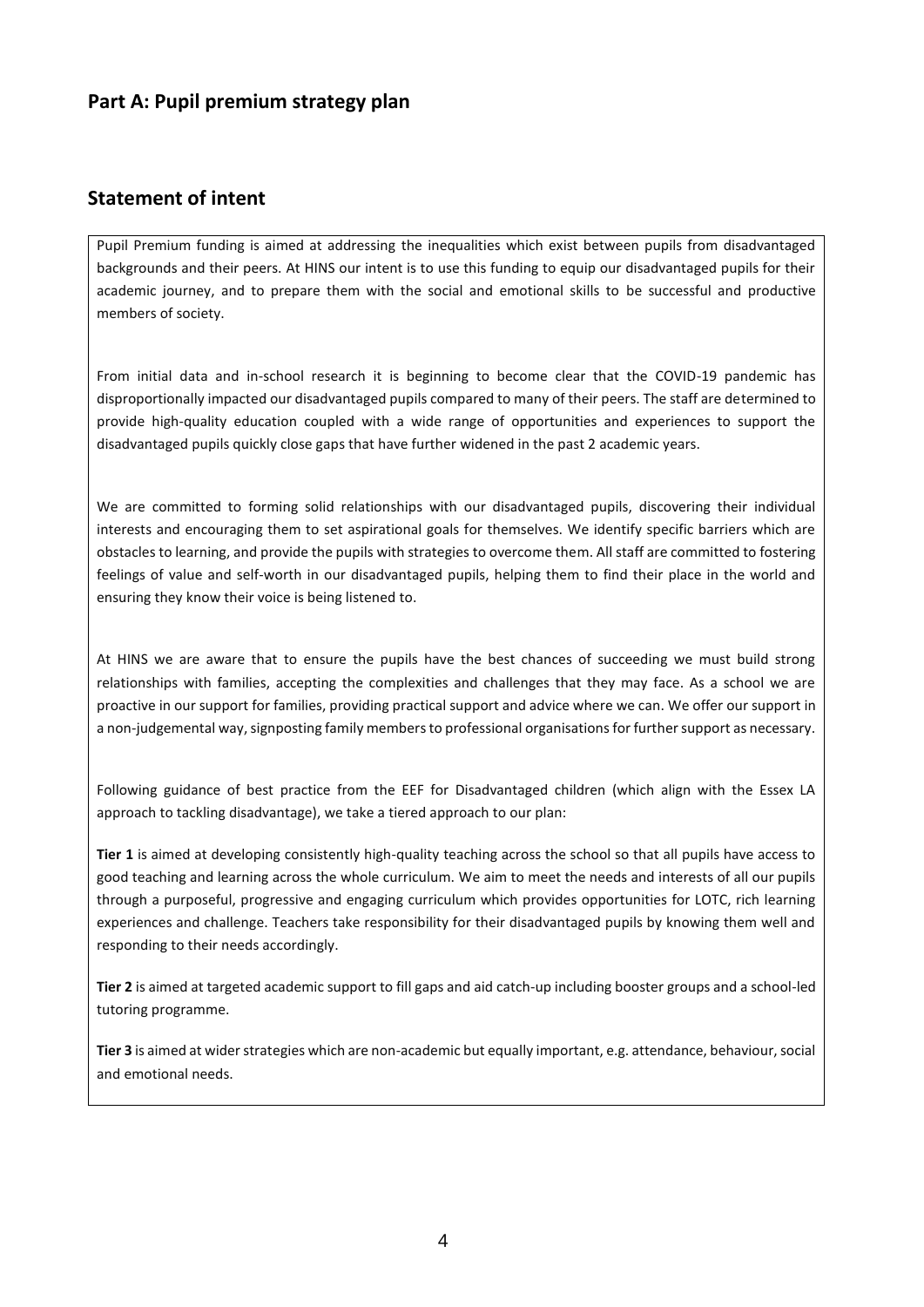# **Challenges**

This details the key challenges to achievement that we have identified among our disadvantaged pupils.

| <b>Challenge</b><br>number | <b>Detail of challenge</b>                                                                                                                                                                                                                                                                                                                                                                                                                                                                                                                                                                                             |
|----------------------------|------------------------------------------------------------------------------------------------------------------------------------------------------------------------------------------------------------------------------------------------------------------------------------------------------------------------------------------------------------------------------------------------------------------------------------------------------------------------------------------------------------------------------------------------------------------------------------------------------------------------|
| $\mathbf{1}$               | Assessments, observations, and discussions with pupils indicate underdeveloped oral language<br>skills and vocabulary gaps among many disadvantaged pupils - these are evident from Reception<br>through to the end of KS1.                                                                                                                                                                                                                                                                                                                                                                                            |
| $\overline{2}$             | Assessments and observations suggest disadvantaged pupils generally have greater difficulties<br>with Reading. This includes difficulties with phonics, comprehension, limited exposure to quality<br>texts and having opportunities to listen to and read texts to adults. This negatively impacts their<br>development as readers and writers whilst also providing a barrier to accessing other curriculum<br>areas. This is more prevalent among our disadvantaged pupils than their peers. which may not<br>be evident for their peers.                                                                           |
| 3                          | Internal and external (where available) assessments indicate that attainment in all areas among<br>disadvantaged pupils is significantly below that of non-disadvantaged pupils.                                                                                                                                                                                                                                                                                                                                                                                                                                       |
| 4                          | Our assessments, observations and relationships with our children and families indicate that the<br>education and wellbeing of many of our disadvantaged pupils have been impacted by partial<br>school closures. These findings are supported by national studies.<br>This has negatively impacted on their ability to effectively function in school for example,<br>compounding attachment difficulties, creating emotional regulation difficulties and increasing<br>anxiety resulting in significant challenges that further impact on their academic and social<br>emotional outcomes.                           |
| 5                          | By observing and working with children, and talking with teachers and parents, we have found<br>that some disadvantaged children have poorly developed learning behaviours and lack<br>motivation and resilience which often results in the children experiencing low self-esteem. They<br>may find it difficult to work independently, organise their learning, make links in their learning<br>and reflect on what they have done. These behaviours and attitudes also impact on some<br>children's ability to form meaningful relationships that further impact on their academic and<br>social emotional outcomes. |
| 6                          | Our attendance data shows that there are lower attendance and punctuality rates and higher<br>rates of persistent absenteeism amongst disadvantaged children. Our assessments and<br>observations indicate that absenteeism and lateness is negatively affecting the progress of<br>disadvantaged children.                                                                                                                                                                                                                                                                                                            |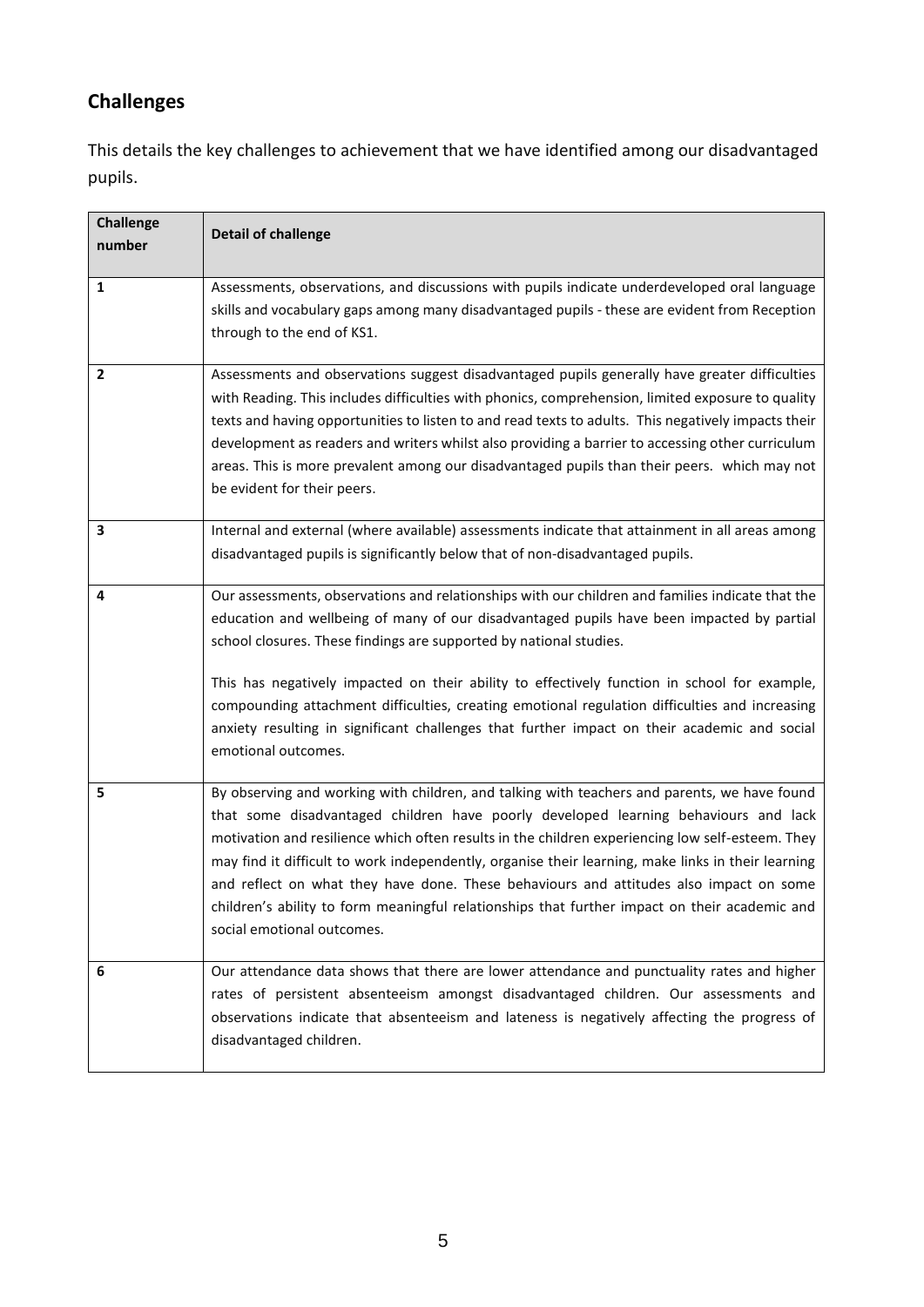## **Intended outcomes**

This explains the outcomes we are aiming for by the end of our current strategy plan, and how we will measure whether they have been achieved.

| Intended outcome                                                                                              | Success criteria                                                                                                                                                                                                                                                                                      |
|---------------------------------------------------------------------------------------------------------------|-------------------------------------------------------------------------------------------------------------------------------------------------------------------------------------------------------------------------------------------------------------------------------------------------------|
| Improved oral language skills<br>and vocabulary among<br>disadvantaged pupils.                                | Assessments and observations indicate significantly improved oral language<br>among disadvantaged pupils. This is evident when triangulated with other<br>sources of evidence, including engagement in lesson, the children's ability to<br>communicate effectively and ongoing formative assessment. |
| <b>Improved Phonics outcomes</b><br>among disadvantaged pupils by<br>the end of Key Stage 1.                  | Phonics outcomes by 2023/24 show that more than 80% of disadvantaged<br>pupils met the expected standard.<br>The average score by 2023/24 for disadvantaged pupils is above 32.                                                                                                                       |
| Improved Reading, Writing and<br>Maths attainment among<br>disadvantaged pupils by the<br>end of Key Stage 1. | Disadvantaged children make at least expected progress from their individual<br>starting points across the curriculum and especially in reading, writing and<br>mathematics.                                                                                                                          |
|                                                                                                               | KS1 Reading outcomes by 2023/24 show that more than 75% of disadvantaged<br>pupils met the expected standard.                                                                                                                                                                                         |
|                                                                                                               | KS1 Writing outcomes by 2023/24 show that more than 71% of disadvantaged<br>pupils met the expected standard.                                                                                                                                                                                         |
|                                                                                                               | KS1 Maths outcomes by 2023/24 show that more than 75% of disadvantaged<br>pupils met the expected standard.                                                                                                                                                                                           |
| To achieve and sustain                                                                                        | Sustained high levels of wellbeing by 2023/24 demonstrated by:                                                                                                                                                                                                                                        |
| improved wellbeing for all<br>pupils in our school, particularly<br>our disadvantaged pupils.                 | A significant increase in participation in enrichment activities, particularly<br>among disadvantaged pupils                                                                                                                                                                                          |
|                                                                                                               | Observations and discussions with teachers and children indicate significantly<br>improved levels of motivation, self-esteem and learning behaviours.                                                                                                                                                 |
|                                                                                                               | Strong and effective relationships result in disadvantaged children making at<br>least expected progress from their individual starting points across the<br>curriculum and especially in reading, writing and mathematics.                                                                           |
|                                                                                                               | There will be consistency amongst staff whilst dealing with social, emotional and<br>well-being concerns/incidents. All staff to follow 'Trauma Perceptive Practice'<br>way of working. This will lead to a sense of well-being and enhanced belonging<br>at school.                                  |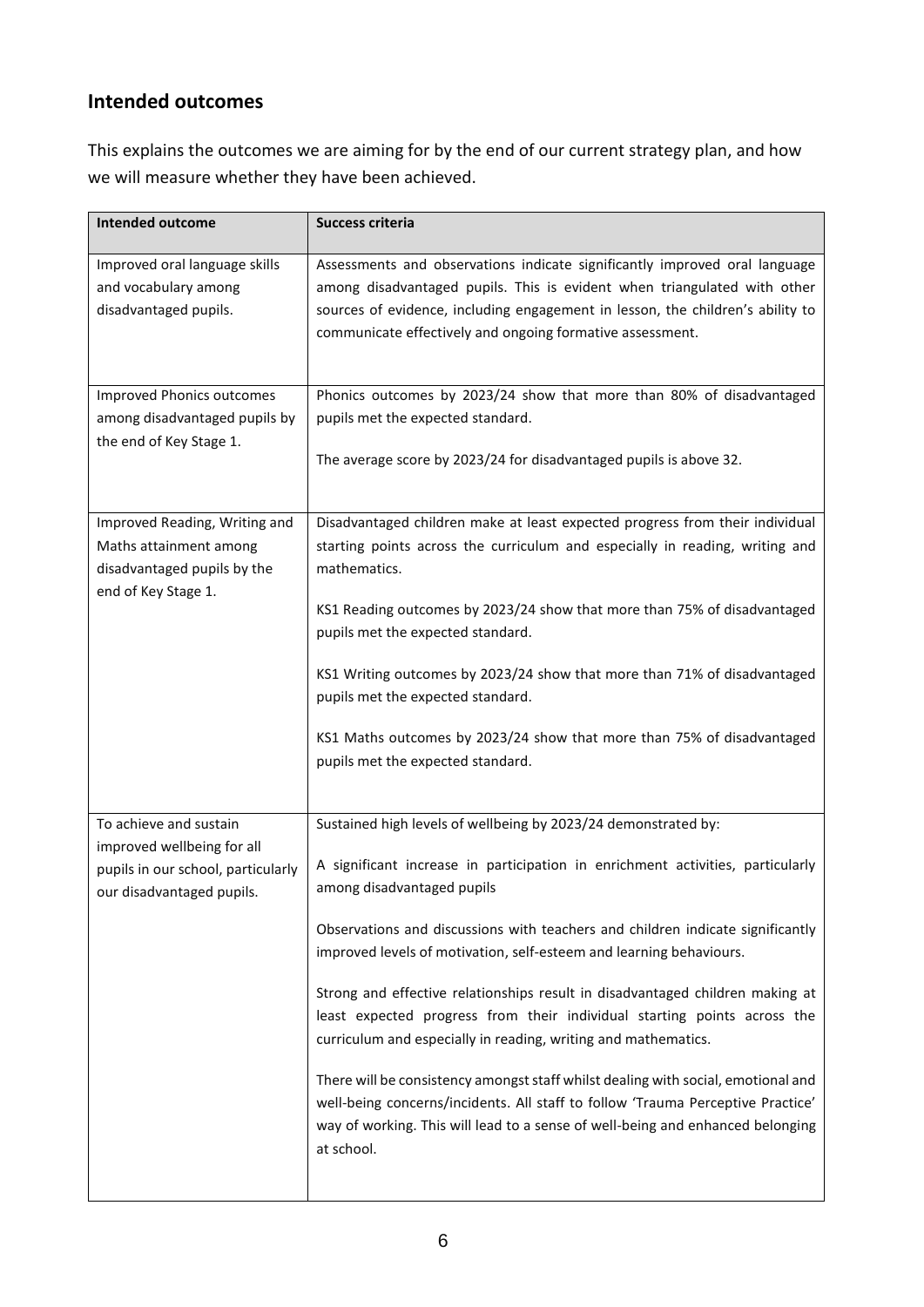| To achieve and sustain      | Sustained high attendance from 2023/24 demonstrated by any of the following:                                           |
|-----------------------------|------------------------------------------------------------------------------------------------------------------------|
| improved attendance for all |                                                                                                                        |
| pupils, particularly our    | The overall absence rate for all pupils being no more than 4%.                                                         |
| disadvantaged pupils.       |                                                                                                                        |
|                             | or                                                                                                                     |
|                             | The attendance gap between disadvantaged pupils and their non-disadvantaged<br>peers being reduced to no more than 1%. |
|                             | and                                                                                                                    |
|                             | The percentage of all pupils who are persistently absent being below 10%                                               |
|                             | 0r                                                                                                                     |
|                             | The figure among disadvantaged pupils being no more than 5% lower than their<br>peers.                                 |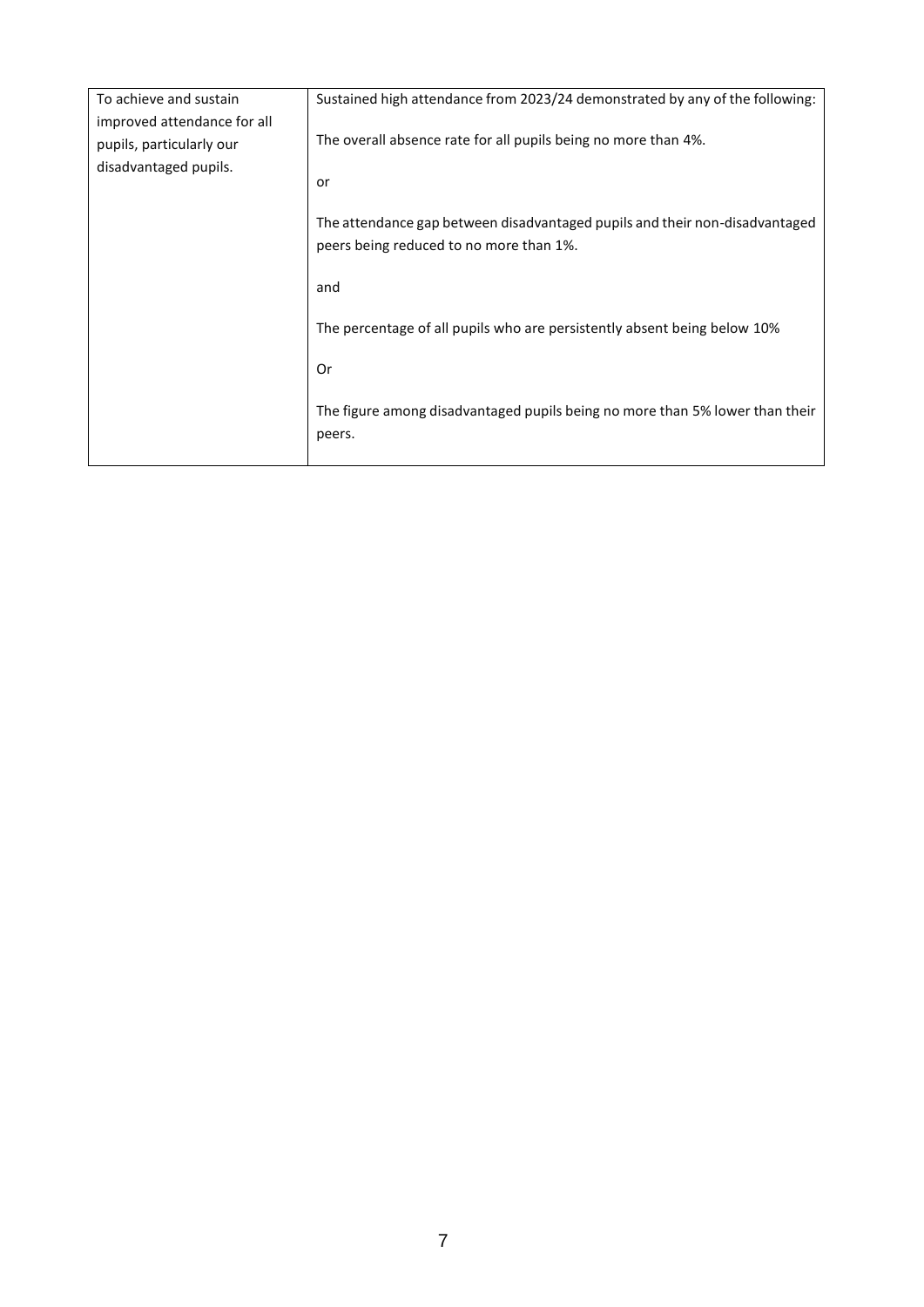## **Activity in this academic year**

This next three tables details how we intend to spend our pupil premium (and additional related recovery funding as outlined on page 3) this academic year to address the challenges listed on page 5.

## **Teaching**

#### **Budgeted cost:** £10,000

| <b>Activity</b>                           | Evidence that supports this approach                    | <b>Challenge</b><br>number(s) |
|-------------------------------------------|---------------------------------------------------------|-------------------------------|
|                                           |                                                         | addressed                     |
| HT and selected leaders to attend         | A focus based on the EEF tiered approach to tackling    | 1/2/3/4/5/6                   |
| External CPD sessions. Linked to:         | disadvantage. Tier 1 is aimed at maintaining            |                               |
|                                           | consistent high quality teaching in the classroom.      |                               |
| Vocabulary                                | Effective CPD provided to key leaders which is then     |                               |
| Oracy                                     | disseminated to all relevant staff which is then        |                               |
| SEND -Four areas of need                  | effectively implemented and monitored will have a       |                               |
| Enhancement of EYFS and                   | positive impact on the school's quality of teaching.    |                               |
| Year 1                                    |                                                         |                               |
| Early Year curriculum design<br>$\bullet$ |                                                         |                               |
| Writing                                   |                                                         |                               |
| Maths                                     |                                                         |                               |
| Reading                                   |                                                         |                               |
| Which will inform the school's future     |                                                         |                               |
| approaches which will be                  |                                                         |                               |
| communicated through the school's         |                                                         |                               |
| internal CPD programme.                   |                                                         |                               |
| Delivery of internal CPD programme to     | A focus based on the EEF tiered approach to tackling    | 1/2/3/4/5/6                   |
| improve the quality of teaching and       | disadvantage. Tier 1 is aimed at maintaining            |                               |
| learning linked to the following areas.   | consistent high quality teaching in the classroom.      |                               |
| Metacognition/self-regulation             | https://educationendowmentfoundation.org.uk/edu         |                               |
| Reading - including<br>٠                  | cation-evidence/teaching-learning-toolkit               |                               |
| comprehension strategies                  |                                                         |                               |
| Feedback                                  | Metacognition/self-regulation EEF Toolkit - +7m         |                               |
| Oracy across the curriculum<br>Phonics    | Reading - comprehension strategies EEF Toolkit .<br>+6m |                               |
| Release time for teachers and SLT         | Feedback EEF Toolkit - +6m                              |                               |
| support.                                  | Oracy EEF Toolkit - +6m                                 |                               |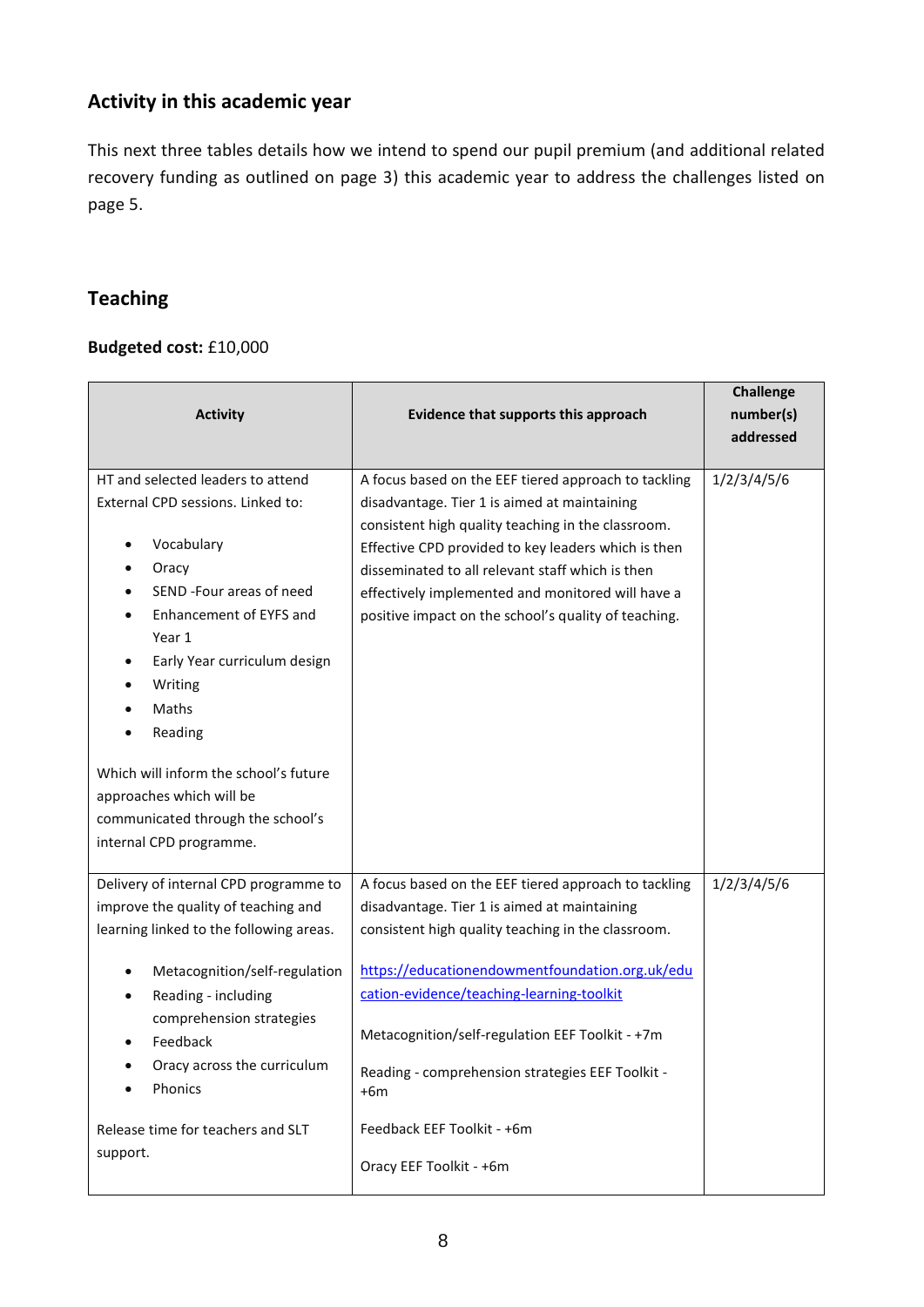|                                                                           | Phonics EEF Toolkit - +5m                                                                                                                                                                                                                                                                            |         |
|---------------------------------------------------------------------------|------------------------------------------------------------------------------------------------------------------------------------------------------------------------------------------------------------------------------------------------------------------------------------------------------|---------|
|                                                                           | In paper published by EPI it states that professional<br>development makes a significant difference to<br>student attainment. It also suggests that regular<br>effective professional development could be as<br>equivalent to having a teacher in the classroom with<br>over a decade's experience. |         |
|                                                                           |                                                                                                                                                                                                                                                                                                      |         |
| Specific CPD and external support to                                      | The school's own data suggests that Pupil Premium                                                                                                                                                                                                                                                    | 1/2/3/5 |
| support children with SEND needs.                                         | children that are also identified as SEND are even                                                                                                                                                                                                                                                   |         |
| Training for the school's SENCO which                                     | more vulnerable.                                                                                                                                                                                                                                                                                     |         |
| will be disseminated to all relevant                                      | Effective CPD and support will enable the staff to                                                                                                                                                                                                                                                   |         |
| staff.                                                                    | provide high quality teaching regardless of the                                                                                                                                                                                                                                                      |         |
|                                                                           | child's background or ability.                                                                                                                                                                                                                                                                       |         |
| 10 hours of specialist SEND support                                       |                                                                                                                                                                                                                                                                                                      |         |
| purchased to complete observations,                                       |                                                                                                                                                                                                                                                                                                      |         |
| CPD session and provide staff with 1:1                                    |                                                                                                                                                                                                                                                                                                      |         |
| support.                                                                  |                                                                                                                                                                                                                                                                                                      |         |
| Review of the school's feedback to                                        | A focus based on the EEF tiered approach to tackling                                                                                                                                                                                                                                                 | 3/5     |
| create actions which will be                                              | disadvantage. Tier 1 is aimed at maintaining                                                                                                                                                                                                                                                         |         |
| implemented to further improve the                                        | consistent high quality teaching in the classroom.                                                                                                                                                                                                                                                   |         |
| effectiveness of feedback.                                                |                                                                                                                                                                                                                                                                                                      |         |
|                                                                           | https://educationendowmentfoundation.org.uk/edu                                                                                                                                                                                                                                                      |         |
| Teachers will also use the feedback<br>and prior assessment to ensure the | cation-evidence/teaching-learning-toolkit                                                                                                                                                                                                                                                            |         |
| children are provided with more                                           | Feedback EEF Toolkit - +6m                                                                                                                                                                                                                                                                           |         |
| individualised activities.                                                |                                                                                                                                                                                                                                                                                                      |         |
|                                                                           | Individualised instruction +4m                                                                                                                                                                                                                                                                       |         |
| Resources and release time for                                            | The school's approach will also help to strengthen                                                                                                                                                                                                                                                   |         |
| relevant teachers.                                                        | the relationship between child and adults within the                                                                                                                                                                                                                                                 |         |
|                                                                           | class. Relationships are identified as being one of the                                                                                                                                                                                                                                              |         |
|                                                                           | core elements that is key to improving the outcomes                                                                                                                                                                                                                                                  |         |
|                                                                           | for disadvantaged children, as identified by Mark                                                                                                                                                                                                                                                    |         |
|                                                                           | Rowland, and as such forms an integral part of the                                                                                                                                                                                                                                                   |         |
|                                                                           | Essex Strategy for Improving the Outcomes for                                                                                                                                                                                                                                                        |         |
|                                                                           | Disadvantaged Children.                                                                                                                                                                                                                                                                              |         |
| Purchase high quality books,                                              | High quality texts promotes pleasure for reading.                                                                                                                                                                                                                                                    | 1/2     |
| comprehension materials and literacy                                      | Evidence suggests that there is a positive                                                                                                                                                                                                                                                           |         |
| resources.                                                                | relationship between reading frequency, reading                                                                                                                                                                                                                                                      |         |
|                                                                           | enjoyment and attainment (Clark 2011; Clark and                                                                                                                                                                                                                                                      |         |
|                                                                           | Douglas 2011).                                                                                                                                                                                                                                                                                       |         |
|                                                                           | https://educationendowmentfoundation.org.uk/edu                                                                                                                                                                                                                                                      |         |
|                                                                           | cation-evidence/teaching-learning-toolkit                                                                                                                                                                                                                                                            |         |
|                                                                           |                                                                                                                                                                                                                                                                                                      |         |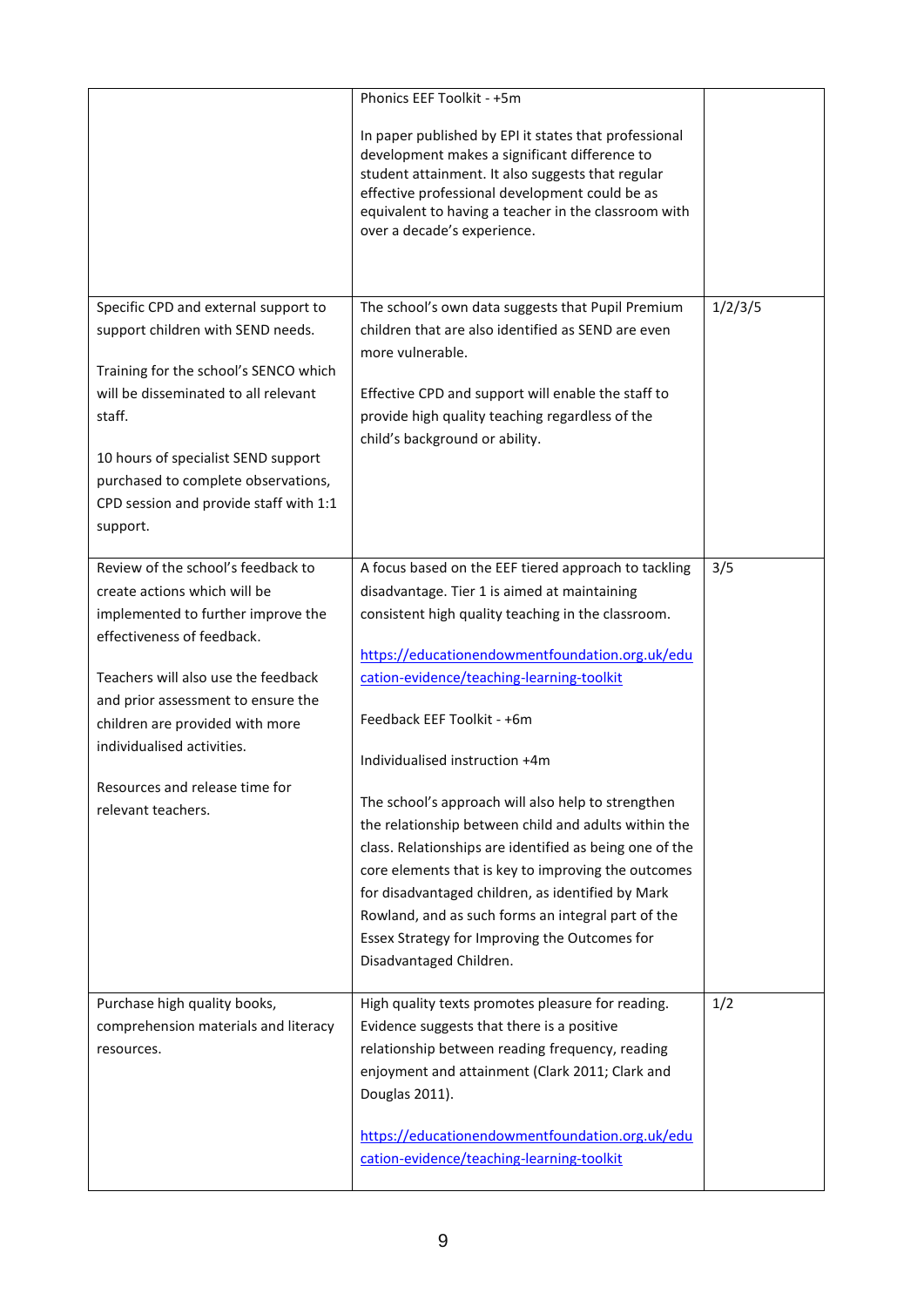|                                                                                                                                                                                                                                                               | Reading - comprehension strategies EEF Toolkit -<br>$+6m$<br>Providing high quality texts exposes children to a<br>wide and rich vocabulary that will support their<br>understanding of key concepts and allow them to<br>make better connections which embeds and<br>solidifies understanding. |       |
|---------------------------------------------------------------------------------------------------------------------------------------------------------------------------------------------------------------------------------------------------------------|-------------------------------------------------------------------------------------------------------------------------------------------------------------------------------------------------------------------------------------------------------------------------------------------------|-------|
| Enhancement of our maths teaching<br>and curriculum planning in line with<br>DfE and EEF guidance.<br>HT will oversee the introduction of key<br>elements from the KS1 guidance<br>including the language, making<br>connections and assessment<br>questions. | The DfE non-statutory guidance has been produced<br>in conjunction with the National Centre for<br>Excellence in the Teaching of Mathematics, drawing<br>on evidence-based approaches:<br>Maths guidance KS 1 and 2.pdf<br>(publishing.service.gov.uk)                                          | 3     |
| Improve the quality of social and<br>emotional (SEL) learning.<br>HT will oversee SEL approaches<br>embedded into routine educational<br>practices and supported by<br>professional development and training<br>for staff.                                    | There is extensive evidence associating childhood<br>social and emotional skills with improved outcomes<br>at school and in later life (e.g., improved academic<br>performance, attitudes, behaviour and relationships<br>with peers):<br><b>EEF Social and Emotional Learning.pdf</b>          | 4/5/6 |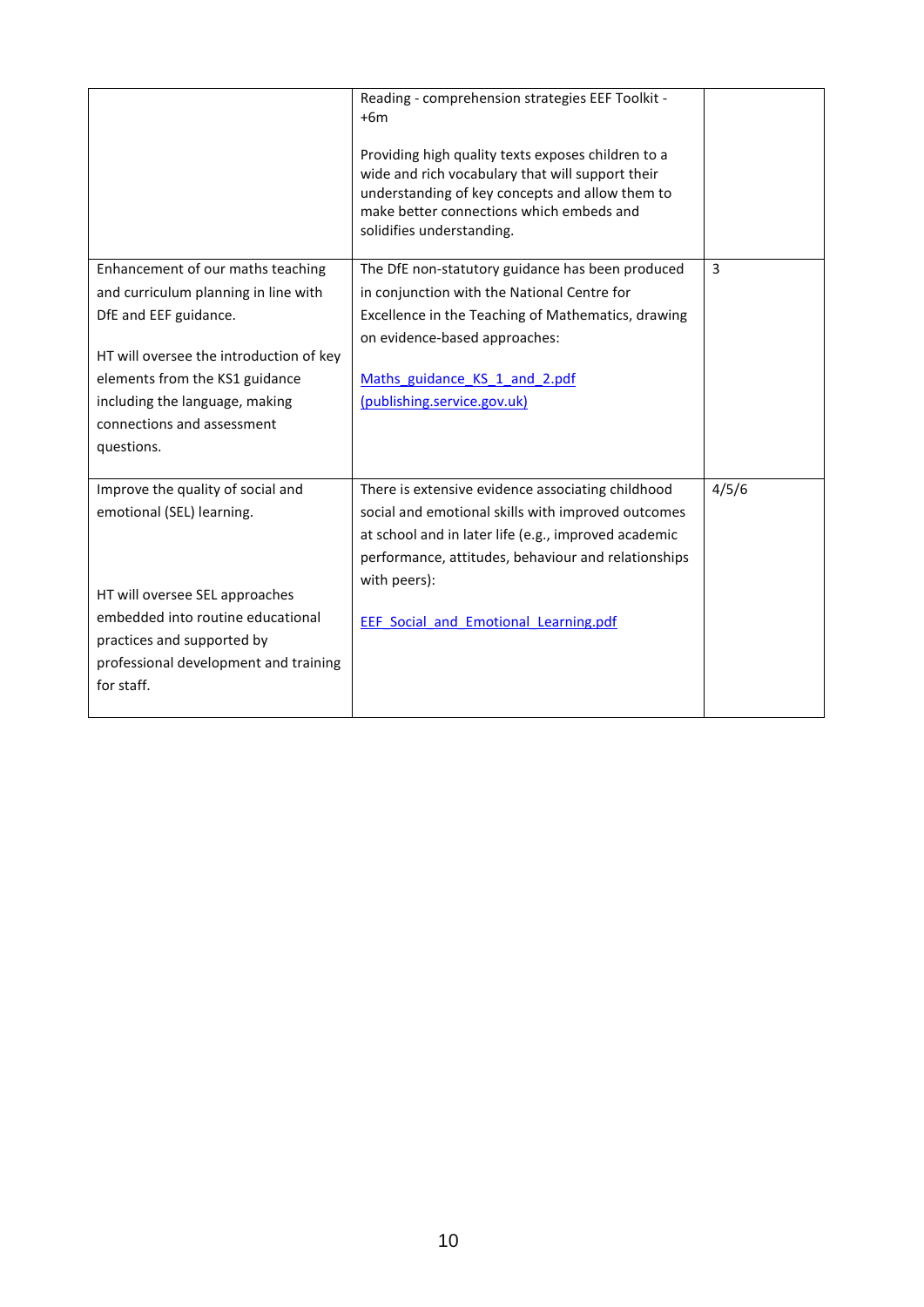# **Targeted academic support**

Budgeted cost: £ 48,500

| <b>Activity</b>                                                                                                                                                                                                                                                                                                                                                                                                                                                                                                   | Evidence that supports this approach                                                                                                                                                                                                                                                                                                                                                                                                                                                                                                                                                                                                                                          | <b>Challenge</b><br>number(s) |
|-------------------------------------------------------------------------------------------------------------------------------------------------------------------------------------------------------------------------------------------------------------------------------------------------------------------------------------------------------------------------------------------------------------------------------------------------------------------------------------------------------------------|-------------------------------------------------------------------------------------------------------------------------------------------------------------------------------------------------------------------------------------------------------------------------------------------------------------------------------------------------------------------------------------------------------------------------------------------------------------------------------------------------------------------------------------------------------------------------------------------------------------------------------------------------------------------------------|-------------------------------|
|                                                                                                                                                                                                                                                                                                                                                                                                                                                                                                                   |                                                                                                                                                                                                                                                                                                                                                                                                                                                                                                                                                                                                                                                                               | addressed                     |
| Small group spoken language<br>intervention delivered in Early<br>Years Foundation Stage.                                                                                                                                                                                                                                                                                                                                                                                                                         | Based on the research finding on oral language<br>interventions in the Early Years, the Education<br>Endowment Foundation state that "All children appear to<br>benefit from early literacy approaches, but there is some<br>evidence that certain strategies, particularly those<br>involving targeted small group interaction, may have<br>particularly positive effects on children from<br>disadvantaged backgrounds"<br>Nuffield carried out robust evaluations and found NELI<br>children made on average 3 months of additional progress<br>in language. Children receiving the NELI programme also<br>made an additional 2 months' progress in early word<br>reading. | $\mathbf{1}$                  |
| Programme of school led tutoring                                                                                                                                                                                                                                                                                                                                                                                                                                                                                  | The chosen pupils are well known to the teacher and the<br>intervention is targeted to the needs of the pupils.<br>A focus based on the EEF tiered approach to tackling<br>disadvantage and the suggested action provided by the<br>DfE.<br>Small group tuition EEF Toolkit +4m                                                                                                                                                                                                                                                                                                                                                                                               | 1/2/3                         |
| Classes to be provided with 1 half<br>term of intensive support. Each<br>class will receive additional<br>resources for a half term<br>including a teacher for a 1.5 days<br>a week. During this time,<br>disadvantaged children will<br>receive additional support form<br>their own class teacher and an<br>additional teacher. This support<br>will be used for:<br>1:1 support<br>Small group tuition<br>Allowing for the class<br>teacher to build a much<br>stronger relationship<br>with the disadvantaged | This programme supports our Tier 2 academic<br>intervention approach informed by Addressing<br>Educational Disadvantaged Marc Rowland and EEF.<br>Small group tuition EEF Toolkit +4m<br>One to one tuition EEF +5m<br>Individualised instruction EEF +4m<br>Feedback EEF Toolkit - +6m<br>Building positive relationships which is clearly identified in<br>the MR's work as to being one of the core elements that is<br>key to improving the outcomes of disadvantaged children.                                                                                                                                                                                           | 1/2/3/4/5                     |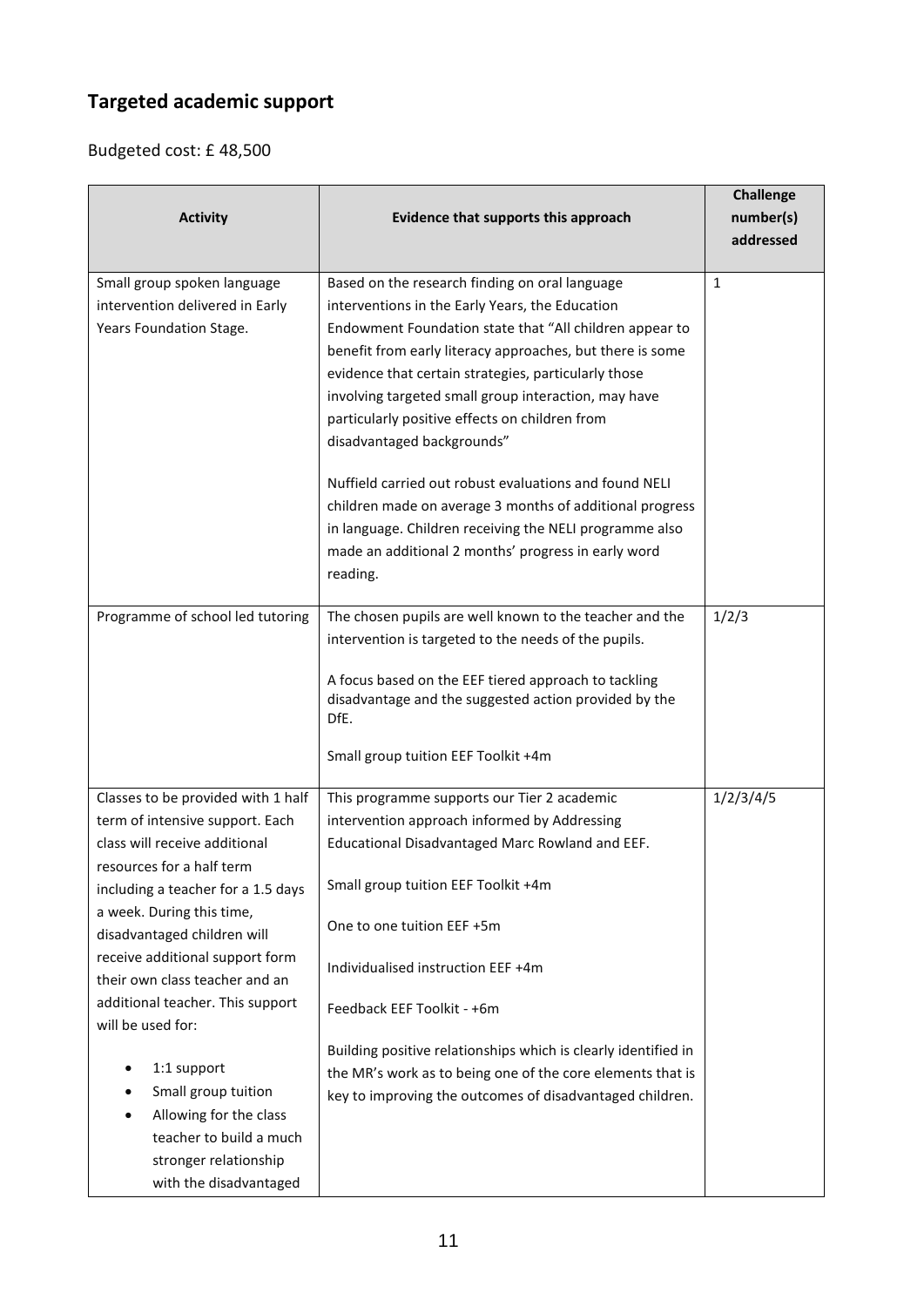| children to ensure that<br>overall quality of<br>teaching for individuals<br>is improved.                                                                      |                                                                                                                                                                                                                                                                                                                                                                                                                                                                                                                                                                                                                                                                                                                                       |                |
|----------------------------------------------------------------------------------------------------------------------------------------------------------------|---------------------------------------------------------------------------------------------------------------------------------------------------------------------------------------------------------------------------------------------------------------------------------------------------------------------------------------------------------------------------------------------------------------------------------------------------------------------------------------------------------------------------------------------------------------------------------------------------------------------------------------------------------------------------------------------------------------------------------------|----------------|
| Personalised programme of<br>targeted support<br>coordinated/delivered by either<br>the class teacher or Higher Level<br><b>Teaching Assistant</b>             | This programme supports our Tier 2 academic<br>intervention approach informed by Addressing<br>Educational Disadvantaged Marc Rowland and EEF.<br>When children require support beyond high quality<br>teaching in the classroom, specific interventions are<br>chosen and provided. This includes a range of reading,<br>writing and maths interventions. These are monitored<br>regularly to ensure they remain relevant and effective.<br>Phonics EEF Toolkit + 5m<br>Reading comprehension activities EEF Toolkit + 6m<br>Small group tuition EEF Toolkit +4m<br>One to one tuition EEF Toolkit +5m<br>Individualised instruction EEF Toolkit +4m<br>Feedback EEF Toolkit +6m<br>Teaching Assistant Interventions EFF Toolkit +4m | 1/2/3          |
| Additional phonics sessions<br>targeted at Yr 2 disadvantaged<br>pupils who require further<br>phonics support.<br>This will be delivered by Yr 2<br>teachers. | This programme supports our Tier 2 academic<br>intervention approach informed by Addressing<br>Educational Disadvantaged Marc Rowland and EEF.<br>Phonics EEF Toolkit - +5m<br>Small Group tuition +4m                                                                                                                                                                                                                                                                                                                                                                                                                                                                                                                                | $\overline{2}$ |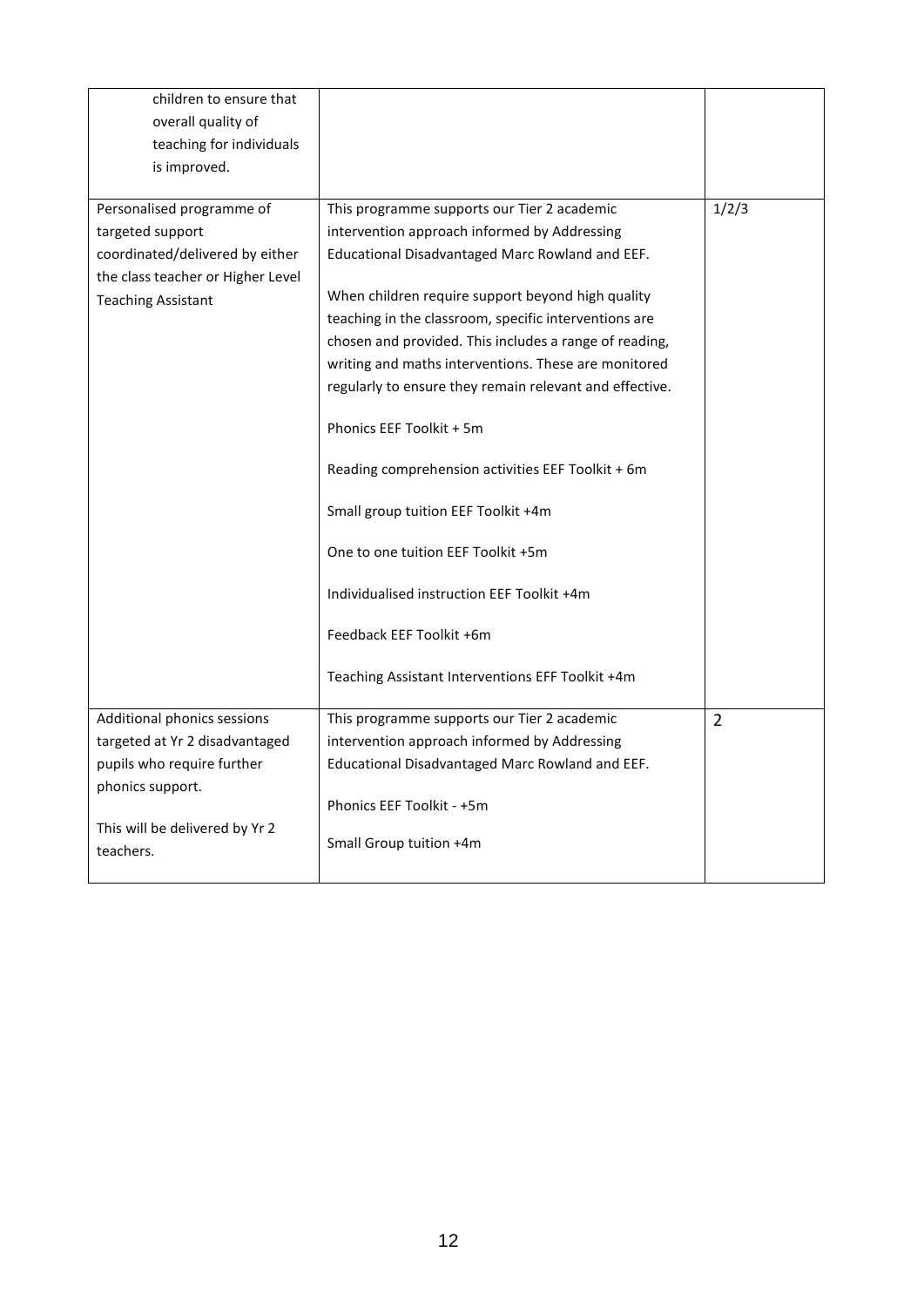# **Wider strategies**

Budgeted cost: £ 23,000

| <b>Activity</b>                                                                                                                                                                                                                                                                                                                                            | Evidence that supports this approach                                                                                                                                                                                                                                           | <b>Challenge</b><br>number(s)<br>addressed |
|------------------------------------------------------------------------------------------------------------------------------------------------------------------------------------------------------------------------------------------------------------------------------------------------------------------------------------------------------------|--------------------------------------------------------------------------------------------------------------------------------------------------------------------------------------------------------------------------------------------------------------------------------|--------------------------------------------|
| Staff provided time to diagnose both academic<br>and social and emotional needs of pupils. Which<br>will be used to inform future decision making<br>linked to teaching and interventions.                                                                                                                                                                 | This activity supports our Tier 3 Wider<br>Strategies approach informed by<br>Addressing Educational Disadvantaged<br>Marc Rowland and EEF.<br>Individualised instruction EEF Toolkit +4m                                                                                      | 1/2/3/4/5                                  |
| The Learning Mentor provides emotional and<br>behavioural support to pupils and families and<br>support to staff with strategies in the classroom.<br>The Learning Mentor also works closely with<br>families to support children to attend school by<br>embedding principles of good practice set out in<br>the DfE's Improving School Attendance advice. | Social and emotional learning EEF Toolkit<br>$+4m$<br>Behaviour interventions EEF Toolkit +4m<br>Mentoring EEF Toolkit +2m<br>The DfE guidance has been informed by<br>engagement with schools that have<br>significantly reduced levels of absence and<br>persistent absence. | 4/5/6                                      |
| Whole staff training on the school's new<br>behaviour management and anti-bullying<br>approaches with the aim of developing our<br>school ethos and improving behaviour across<br>school creating an effective learning<br>environment.                                                                                                                    | Both targeted interventions and universal<br>approaches can have positive overall<br>effects:<br>Social and emotional learning EEF Toolkit<br>$+4m$<br>Behaviour interventions EEF Toolkit +4m                                                                                 | 4/5                                        |
| Counselling programme                                                                                                                                                                                                                                                                                                                                      | This programme supports our Tier 3 Wider<br>Strategies approach informed by<br>Addressing Educational Disadvantaged<br>Marc Rowland and EEF.<br>Social and emotional learning EEF Toolkit<br>$+4m$                                                                             | 4/5/6                                      |
| Clubs and wider opportunities. Disadvantaged<br>children will participate in all trips and will be<br>provided with a broad and wide ranging of<br>experiences and opportunities.                                                                                                                                                                          | The planned activities support our Tier 3<br>Wider Strategies approach informed by<br>Addressing Educational Disadvantaged<br>Marc Rowland and EEF.<br>Extending school time EEF Toolkit +3m                                                                                   | 4/5/6                                      |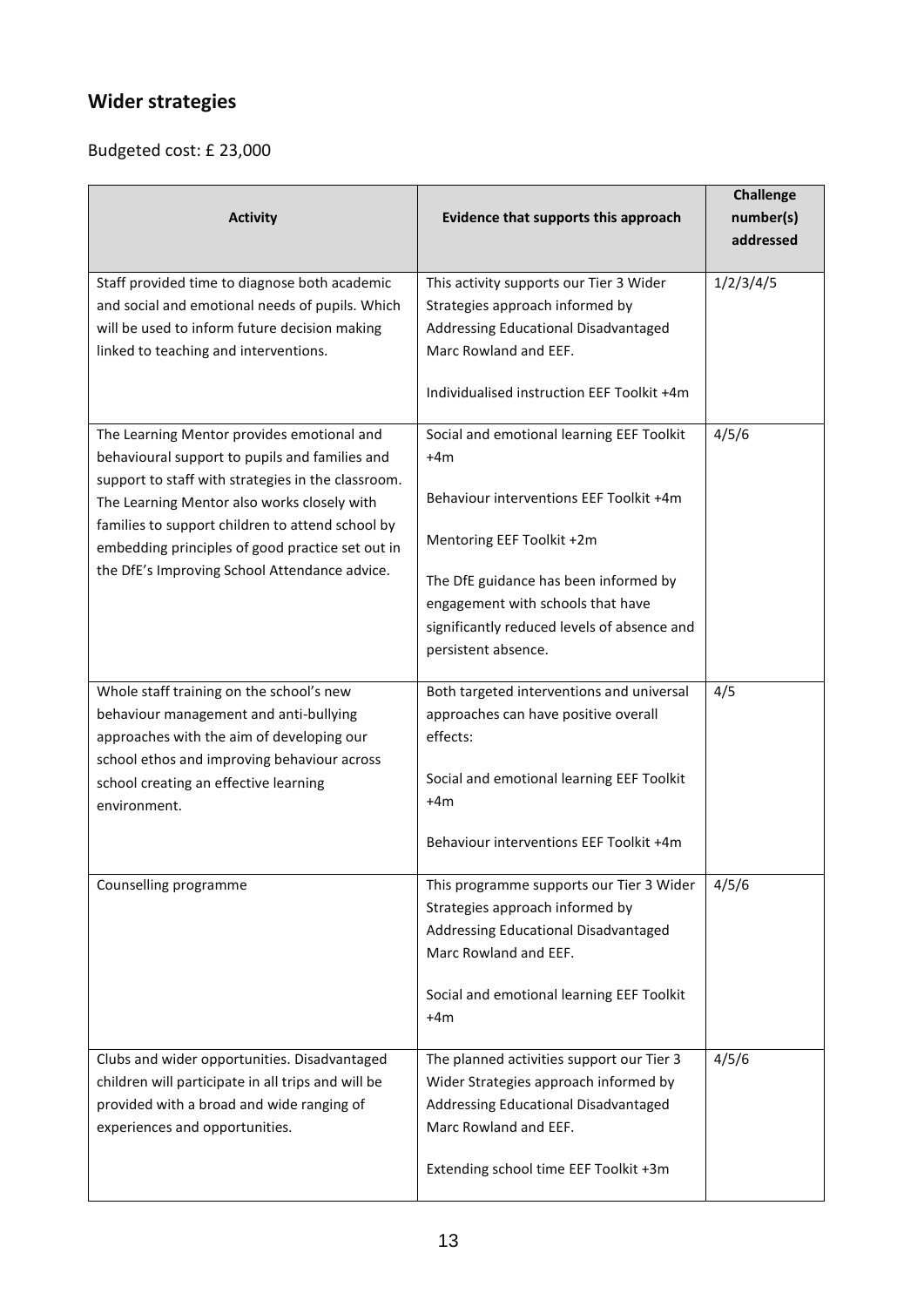| Summer schools EEF Toolkit +3m     |  |
|------------------------------------|--|
| Arts participation EEF Toolkit +3m |  |
| Physical activity EEF Toolkit +1m  |  |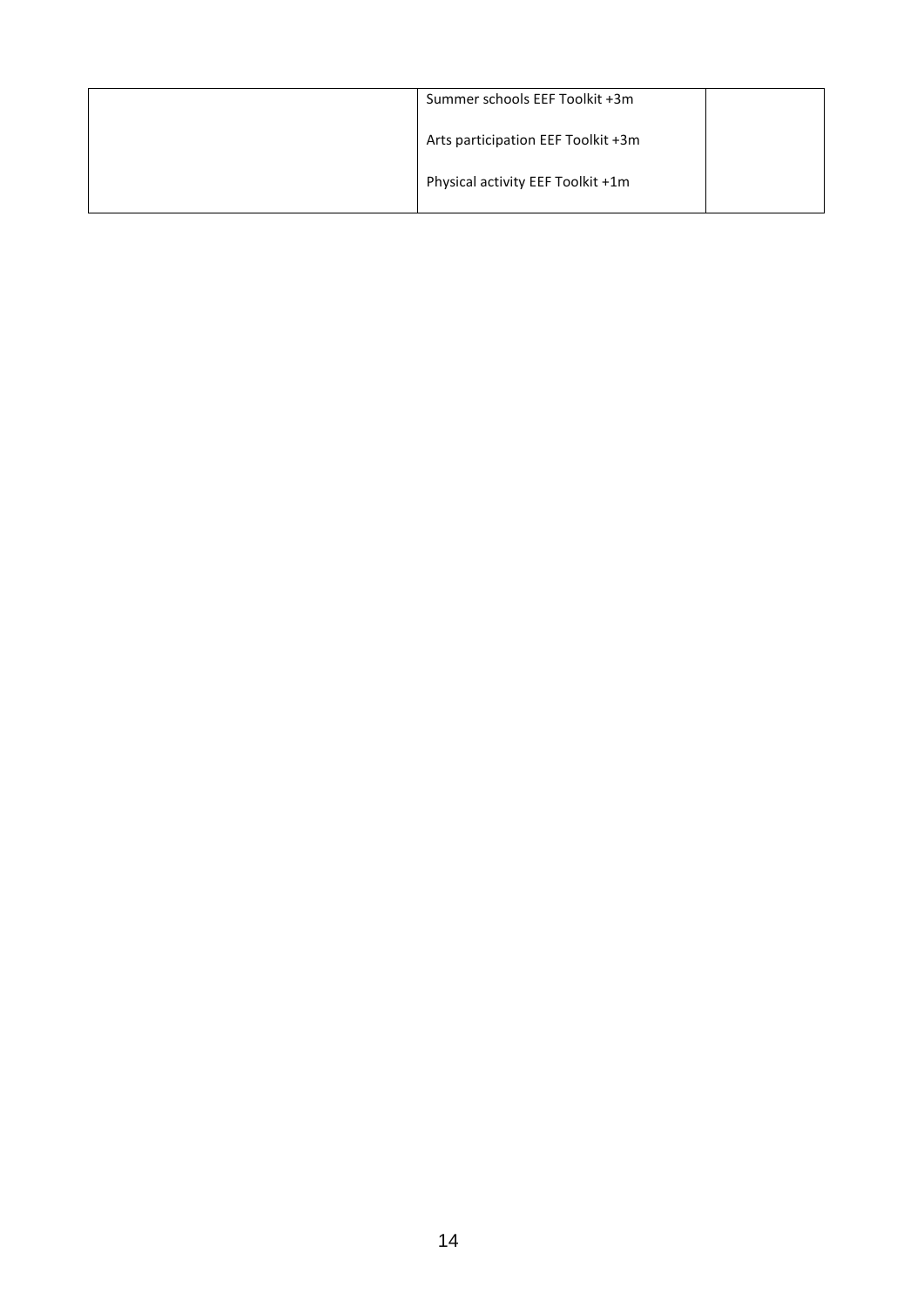### **Costs**

| <b>Detail</b>                           | Amount  |
|-----------------------------------------|---------|
| <b>Teaching budgeted cost</b>           | £12,500 |
| Targeted academic support budgeted cost | £48,500 |
| Wider strategies budgeted cost          | £23,000 |
| <b>Total budgeted cost</b>              | £84,000 |

# **Funding for the strategy**

| <b>Detail</b>                                                         | Amount  |  |
|-----------------------------------------------------------------------|---------|--|
|                                                                       |         |  |
| Pupil premium funding allocation this academic year                   | £52,455 |  |
|                                                                       |         |  |
| Recovery premium funding allocation this academic year                | £5,949  |  |
|                                                                       |         |  |
| Tutoring grant funding allocation this academic year                  | £3,645  |  |
|                                                                       |         |  |
| COVID Catch up funding forward from previous years                    | £5,678  |  |
|                                                                       |         |  |
| Funding taken from main school budget to supplement school's approach | £16,273 |  |
|                                                                       |         |  |
| Total budget for this academic year                                   | £84,000 |  |
|                                                                       |         |  |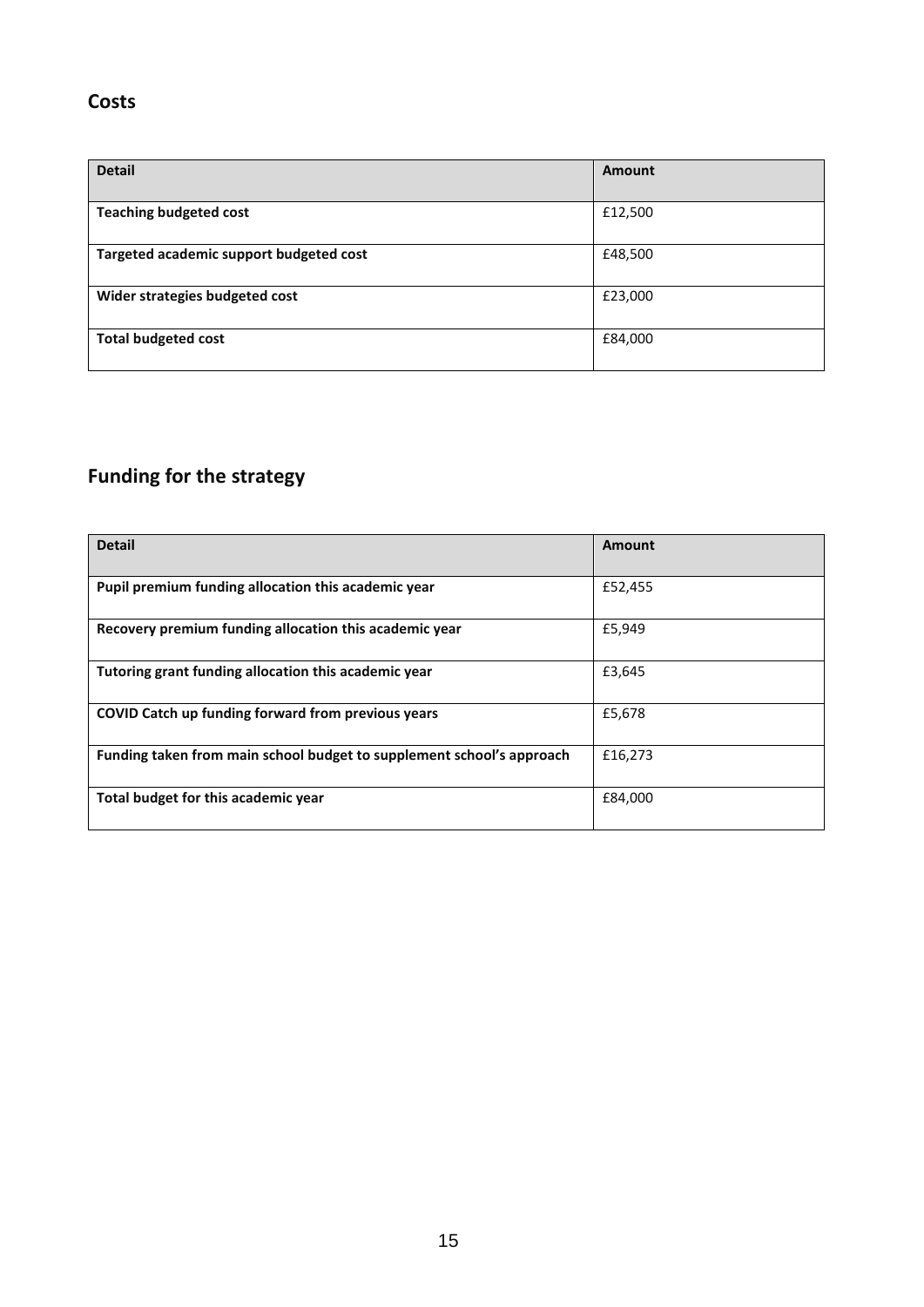### **Review of outcomes in the previous academic year**

#### **Pupil premium strategy outcomes**

This details the impact that our pupil premium activity had on pupils in the 2020 to 2021 academic year.

Our internal assessments during 2020/21 suggested that the performance of disadvantaged pupils was lower than in the previous 3 years in key areas of the curriculum. During the previous two years, we have seen the COVID-19 pandemic negatively impact of the on outcomes of all pupils; however, the disadvantaged pupils have been disproportionately impacted. The Gap between the disadvantaged and non-disadvantaged had widened by the end of 2020/2021 compared to the end of 2018/2019. The table below demonstrates the how much the gap has widened for the end of Key Stage 1 during this time period.

| Group                                          | <b>Cohort Size</b> | <b>Reading</b> | <b>Writing</b> | <b>Maths</b> | <b>RWM Com</b> |
|------------------------------------------------|--------------------|----------------|----------------|--------------|----------------|
| 2018/2019 - Year 2<br><b>Disadvantaged</b>     | 15                 | 73% (11)       | 67% (10)       | 67% (10)     | $60\%$ (9)     |
| 2018/2019 - Year 2<br><b>Non Disadvantaged</b> | 74                 | 78% (58)       | 70% (52)       | 78% (58)     | 66% (49)       |
| 2018/2019 - Gap                                |                    | $-5%$          | $-3%$          | $-11%$       | $-6%$          |
| 2020/2021 - Year 2<br><b>Disadvantaged</b>     | 13                 | 46% (6)        | 46% (6)        | 54% (7)      | 46% (6)        |
| 2020/2021 - Year 2<br><b>Non Disadvantaged</b> | 69                 | 75% (52)       | 70% (48)       | 74% (51)     | 61% (42)       |
| 2020/2021 - Gap                                |                    | $-29%$         | $-24%$         | $-20%$       | $-15%$         |

To mitigate against the impact of a second year of disrupted education, the school completed research into the impact the lockdown period had on the disadvantaged pupils in 2019/2020. Once this research had been completed it was clear that a small percentage of disadvantaged pupils engaged in remote learning. At the beginning of the 2020/2021, the school designed a new approach to support the children if there was to be a second lockdown period this included inviting all disadvantaged children into school alongside pupils of Key Workers and SEND pupils to provide them with face-to-face education wherever possible. When the second lockdown started in January 2021, we implemented our new plan and invited the pupils into school - only